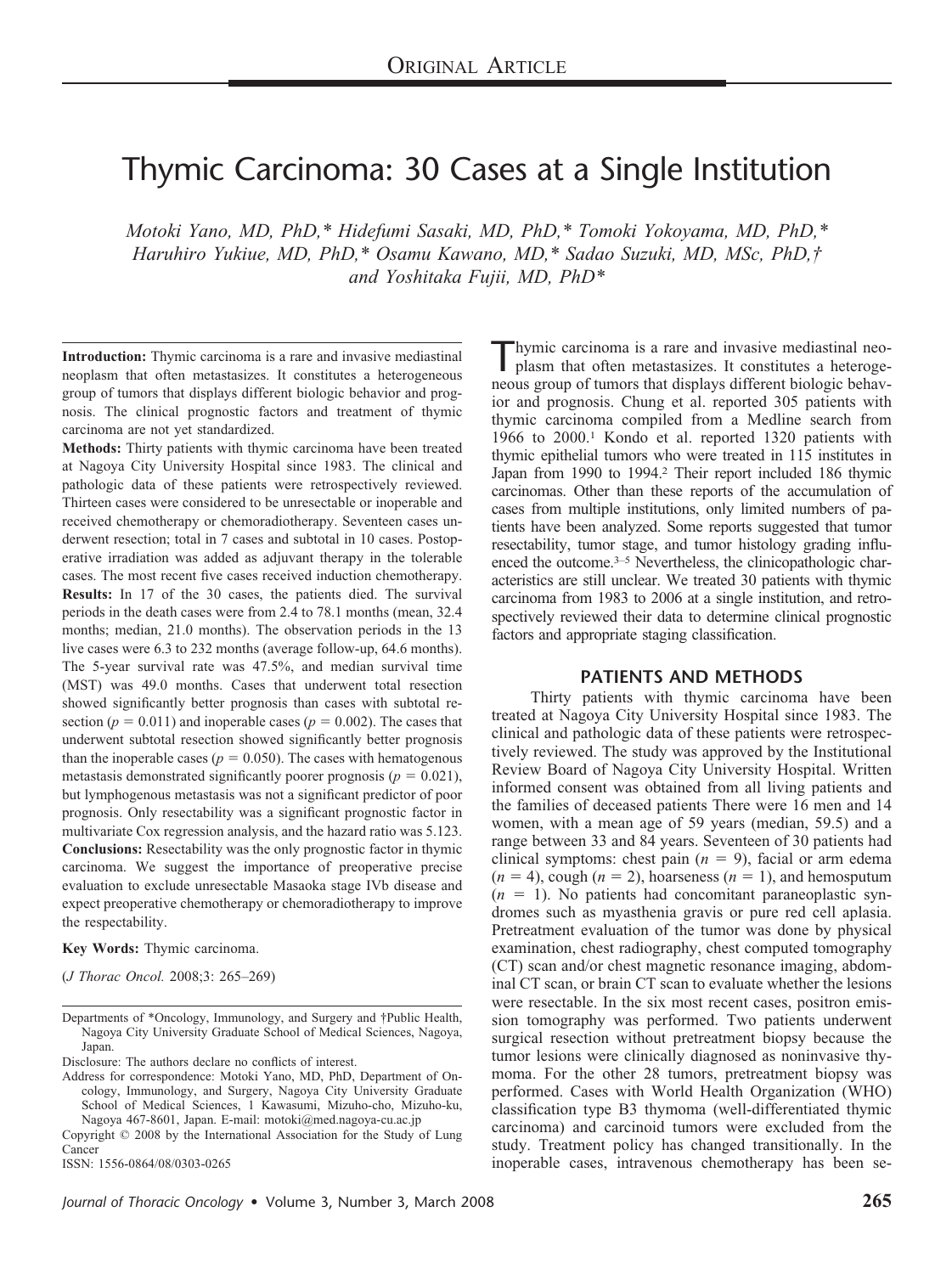lected with or without irradiation therapy. The cases were considered to be unresectable because of (1) apparent pleural or pericardial dissemination, (2) massive invasion of the great vessels or apparent invasion of the heart, or (3) hematogenous or cervical lymphogenous metastasis. Adjuvant chemotherapy has been considered an option for cases that underwent total resection, and was selected routinely in cases with subtotal resection and neuroendocrine carcinoma. Recently, paclitaxel and carboplatin have been selected for non-small cell carcinomas, and cisplatin-based regimens have been used for neuroendocrine carcinoma. In the most recent five cases, induction chemotherapy or chemoradiotherapy was performed before the operation. Postoperative irradiation was routinely added as adjuvant therapy in the tolerable cases that did not receive preoperative radiation therapy. Preoperative radiation therapy was limited to a dose of 40 Gy, and radical radiation was fully performed at a dose of 60 Gy. To determine the relation between resectability and prognosis, clear definitions of total resection and subtotal resection were necessary. We defined total resection as macroscopically and microscopically total resection of a tumor. For metastatic lymph nodes, we defined total resection if the lymph nodes with metastasis were located only in the anterior mediastinum and were resected en-block with the thymus and the tumor. We also regarded the cases with disseminations as subtotal resection even if all nodules were resected macroscopically. Because dissemination of thymic carcinoma was flat, it was difficult to distinguish from whitish pleural thickness. I believe that many thoracic surgeons are anxious about the resectability when dissemination nodules are removed macroscopically during operation and even after the operation. Only open biopsy or partial resection with residual large mass was not included in subtotal resection, and we regarded those cases as inoperable or unresectable.

Statistical analysis of survival was performed using the Kaplan-Meier and univariable log-rank test. Multivariate Cox regression analysis was performed. Statistical significance was defined as *p* less than 0.05.

#### **RESULTS**

The most common histologic type was squamous cell carcinoma (SqCC)  $(n = 17)$ . SqCC was diagnosed as welldifferentiated in five cases, moderate in five cases, moderate to poor in three cases, and poor in four cases. Other histologic types were neuroendocrine carcinoma ( $n = 3$ ; two small-cell carcinoma and one large cell neuroendocrine carcinoma), adenocarcinoma  $(n = 2)$ , poorly differentiated carcinoma without adenocarcinoma or SqCC features  $(n = 2)$ , lymphoepithelioma-like carcinoma  $(n = 1)$ , and two mixed subtypes (adenoid cystic carcinoma and SqCC, mucoepidermoid carcinoma and SqCC). Three tumors were diagnosed as carcinomas without subclassification. Clinical and pathologic staging were based on both the WHO classification<sup>6</sup> and the criteria described by Masaoka et al.7 In the WHO classification, 2 cases were diagnosed as stage II disease, 14 cases were stage III disease, and 14 cases were stage IV disease. In the Masaoka classification, 2 cases were diagnosed as stage II



**FIGURE 1.** Overall survival of 30 cases. Five-year survival rate was 47.5% and median survival time (MST) was 49.0 months.

disease, 13 cases were stage III, 7 cases were stage IVa, and 8 cases were stage IVb disease.

Seventeen of 30 cases died of cancer itself or from complications from cancer and its related treatment. The survival periods in the death cases were from 2.4 to 78.1 months (mean, 32.4 months; median, 21.0 months). The observation periods in the 13 live cases were 6.3 to 232 months (average follow-up, 64.6 months). Five-year survival rate was 47.5%, and median survival time (MST) was 49.0 months (Figure 1).

Clinicopathologic factors and prognosis are reported in Table 1. Gender and WHO T factor (primary tumor factor) did not influence prognosis statistically. N factor (regional lymph nodal factor) was also not a significant prognostic factor, although all five cases with lymphogenous metastasis died and had low 5-year survival rate (33.8%) and MST (40.0 months). M factor (distant metastasis factor) was also analyzed. In the group with hematogenous metastasis, all four cases died and no case experienced long survival with low MST (15.3 months). In the group without hematogenous metastasis, 13 cases died, and the 5-year survival rate was 58.3% and the MST was 69.7 months. The cases with hematogenous metastasis showed significantly poorer prognosis ( $p = 0.021$ ) than those without hematogenous metastasis.

In stage classification, we have tried to classify in WHO (Figure 2*A*) and Masaoka stages (Figure 3*A*). In WHO classification, two cases of stage II survived without disease. Six of 14 cases with stage III disease died and their 5-year survival rate was 57.9% and their MST was 78.1 months. Eleven of 14 cases with stage IV disease died and their 5-year survival rate was 37.5% and their MST was 47.0 months. Prognosis in the cases with stage II or III was better than in the cases with stage IV disease, but it was not significant  $(p =$ 0.064) (Figure 2*B*).

In the Masaoka classification, two cases of stage II survived without disease. Five of 13 cases with stage III disease died, and the 5-year survival rate was 53.8%. MST was not predicted. Four of seven cases with stage IVa disease died and their 5-year survival rate was 64.3% and their MST was 68.0 months. All eight cases with stage IVb disease died and their 5-year survival rate was 25.0% and their MST was 15.3 months. There were no significant differences in prognosis among stage II + III, IVa, and IVb  $(p = 0.115)$  (Figure 3*B*).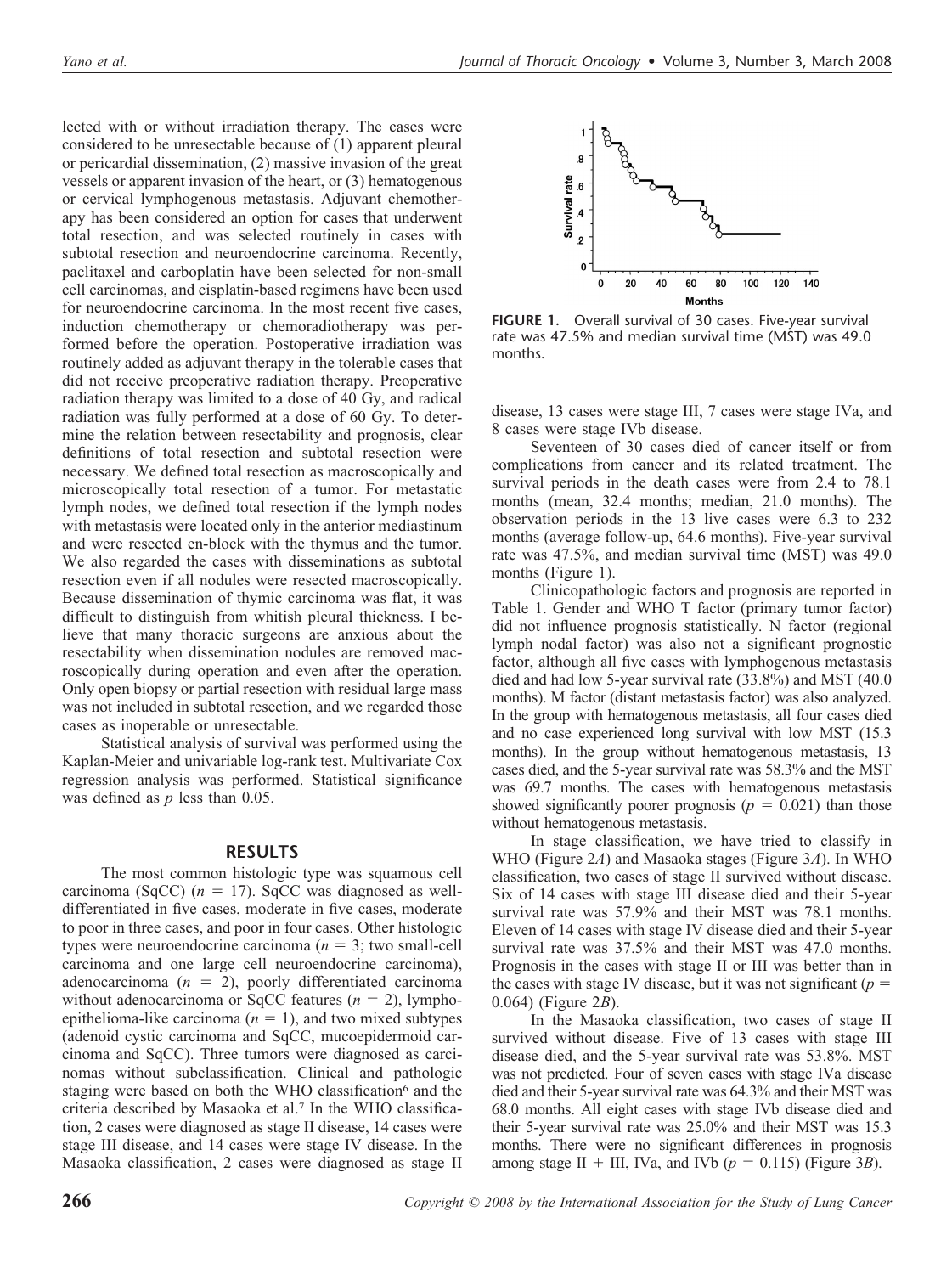|                    | <b>Number of Death Cases/Total</b><br><b>Number of Cases</b> | Five-Year<br>Survival Rate (%) | <b>Median Survival</b><br>Time (mo) | Significance<br>(log rank test)  |
|--------------------|--------------------------------------------------------------|--------------------------------|-------------------------------------|----------------------------------|
| Gender             |                                                              |                                |                                     |                                  |
| Male               | 8/16                                                         | 46.2                           | 49.0                                | $p = 0.889$                      |
| Female             | 9/14                                                         | 49.2                           | 47.0                                |                                  |
| WHO classification |                                                              |                                |                                     |                                  |
| T <sub>2</sub>     | 1/3                                                          | 100                            | 78.0                                | $p = 0.359$                      |
| T <sub>3</sub>     | 9/17                                                         | 42.8                           | 33.8                                |                                  |
| T <sub>4</sub>     | 7/10                                                         | 42.0                           | 49.0                                |                                  |
| WHO classification |                                                              |                                |                                     |                                  |
| N <sub>0</sub>     | 12/25                                                        | 49.0                           | 49.1                                | $p = 0.302$                      |
| $N1 + 2$           | 5/5                                                          | 33.8                           | 40.0                                |                                  |
| WHO classification |                                                              |                                |                                     |                                  |
| M <sub>0</sub>     | 13/26                                                        | 69.7                           | 58.3                                | $p = 0.021$                      |
| M1                 | 4/4                                                          | 15.3                           | $\mathbf{0}$                        |                                  |
| WHO stage          |                                                              |                                |                                     |                                  |
| П                  | 0/2                                                          | 100                            | N/A                                 | $II + III$ vs. IV<br>$p = 0.064$ |
| Ш                  | 6/14                                                         | 57.9                           | 78.0                                |                                  |
| IV                 | 11/14                                                        | 37.5                           | 47.0                                |                                  |
| Masaoka stage      |                                                              |                                |                                     |                                  |
| П                  | 0/2                                                          | 100                            | $\rm N/A$                           | $II + III$ , IVa and             |
|                    |                                                              |                                |                                     | IVb $p = 0.115$                  |
| Ш                  | 5/13                                                         | 53.8                           | N/A                                 |                                  |
| IVa                | 4/7                                                          | 64.3                           | 68.0                                |                                  |
| IVb                | 8/8                                                          | 25.0                           | 15.3                                |                                  |
| Histology          |                                                              |                                |                                     |                                  |
| High risk          | 11/20                                                        | 69.7                           | 50.5                                | $p = 0.281$                      |
| Low risk           | 3/7                                                          | 68.0                           | 64.3                                |                                  |
| (Unknown)          | (3/3)                                                        |                                |                                     |                                  |
| Resectability      |                                                              |                                |                                     | $p = 0.002$                      |
| Total resection    | 1/7                                                          | 100                            | N/A                                 | TR vs. SR:                       |
|                    |                                                              |                                |                                     | $p = 0.011$                      |
| Subtotal resection | 6/10                                                         | 56.0                           | 69.7                                | SR vs. IO:                       |
|                    |                                                              |                                |                                     | $p = 0.050$                      |
| Inoperable         | 10/13                                                        | 14.1                           | 23.0                                | TR vs. IO:                       |
|                    |                                                              |                                |                                     | $p = 0.002$                      |

| TABLE 1. | Clinocopathological Factors and Prognosis |  |  |
|----------|-------------------------------------------|--|--|
|          |                                           |  |  |

Histologic classification of thymic carcinoma has been suggested by Suster and Rosai.<sup>3</sup> In this study, 7 cases were diagnosed in the low risk group and 20 cases were in the high-risk group. Three of seven cases in the low risk group died and the 5-year survival rate was 68.0%. Eleven of 20 cases in the high-risk group died and the 5-year survival rate was 69.7% and the MST was 50.5 months. There was no significant difference in the survival of these groups.

Resectability and prognosis were assessed in our study (Figure 4). We defined total and subtotal resection clearly, as stated in the materials and methods. Total resection was performed in six cases, and all six cases survived over 5 years. Subtotal resection (subtotal resection) was performed in 10 cases. Six of the 10 cases with subtotal resection died and their 5-year survival rate was 56.0% and their MST was 69.7 months. In the inoperable cases, 10 of 13 cases died and their 5-year survival rate was 14.1% and their MST was 23.0 months. The cases that underwent total resection showed significantly better prognosis than the cases with subtotal resection ( $p = 0.011$ ) and the inoperable cases ( $p = 0.002$ ). In addition, the cases that underwent subtotal resection showed significantly better prognosis than the inoperable cases ( $p = 0.050$ ).

Multivariate Cox regression analysis was performed for WHO M factor (hematogenous metastasis), WHO stage, Masaoka stage, and resectability (total resection or subtotal resection or inoperable). Only resectability was a significant prognostic factor and the hazard ratio was 5.123 (Table 2).

## **DISCUSSION**

We determined that resectability was the only prognostic factor in thymic carcinoma in this study. It has been reported that total resection of thymic carcinoma significantly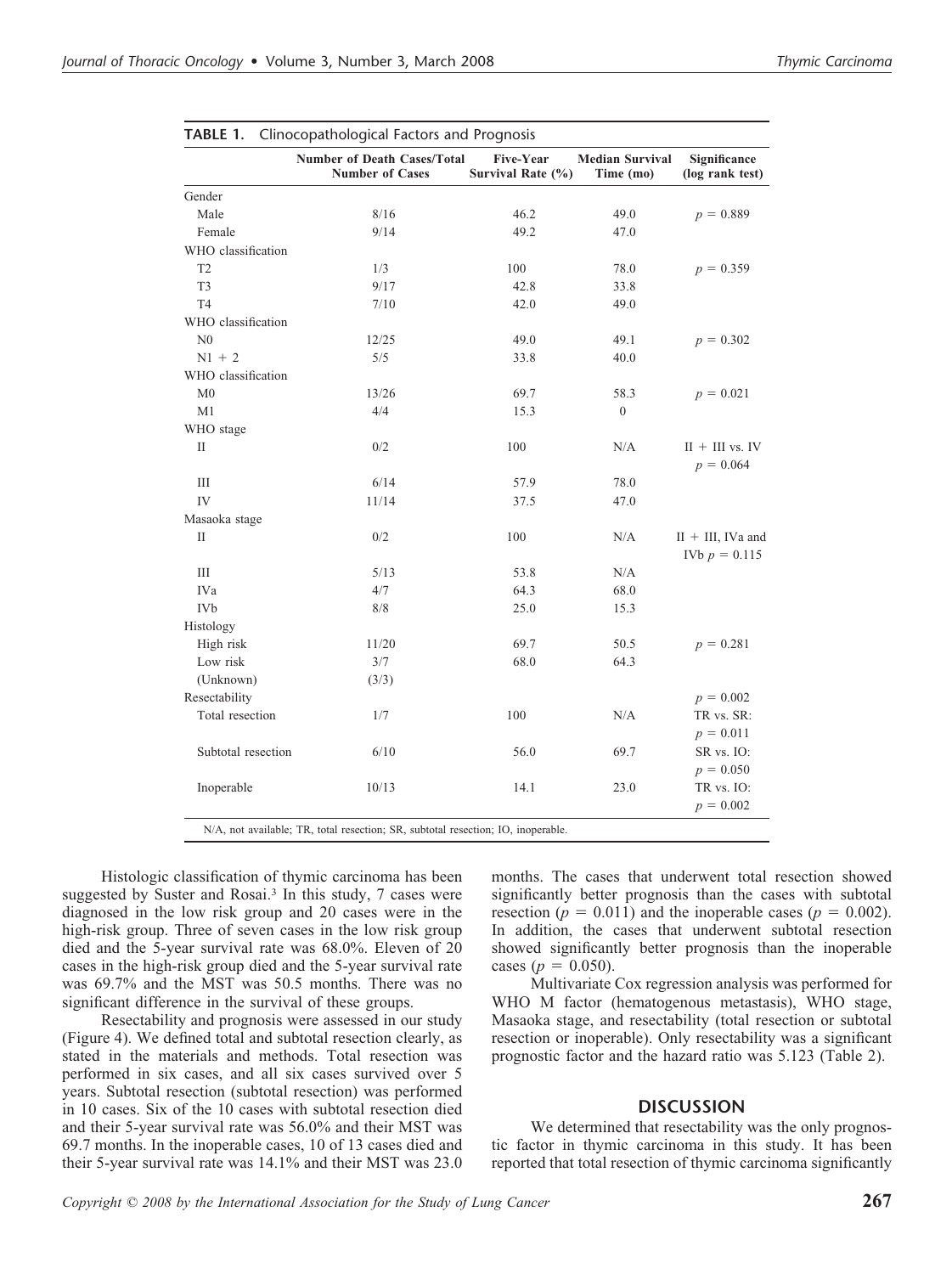

**FIGURE 2.** WHO stage classification and prognosis. *A*, Prognosis in three stages (II, III, and IV) were compared. *B*, Stages II and III were joined.



**FIGURE 3.** Masaoka stage classification and prognosis. *A*, Prognosis in four stages (II, III, IVa, and IVb) were compared. *B*, Stages II and III were joined.

increased survival rate.2,4 In this study, many variations in treatment procedure were present, although most cases that underwent total resection or subtotal resection received irradiation therapy (15/17, 88%). We think the prognosis of those cases that underwent total or subtotal resection depended on the combination effect of resection and radiation therapy. Kondo et al. reported better prognosis in cases with total resection than in cases with subtotal resection or inoperable



**FIGURE 4.** Resectability and prognosis. The cases that underwent total resection demonstrated significantly better prognosis than the cases with subtotal resection  $(p = 0.011)$ and the inoperable cases ( $p = 0.002$ ). The cases that underwent subtotal resection also demonstrated significantly better prognosis than the inoperable cases ( $p = 0.050$ ).

| <b>TABLE 2.</b> Multivariate Cox Regression Analysis |                    |                     |  |  |
|------------------------------------------------------|--------------------|---------------------|--|--|
| <b>Factors</b>                                       | Significance $(p)$ | <b>Hazard Ratio</b> |  |  |
| WHO classification M factor                          | 0.604              | 1.548               |  |  |
| WHO stage                                            | 0.630              | 1.546               |  |  |
| Masaoka stage                                        | 0.205              | 2.030               |  |  |
| Resectability                                        | 0.003              | 5.123               |  |  |

cases.2 Tseng et al. also reported better prognosis in cases with complete resection and poor prognosis in cases with tumor invasion of the great vessels.<sup>4</sup> In this study, we also demonstrated better prognosis in the cases with total resection. In addition, the cases with subtotal resection demonstrated better prognosis than the inoperable cases. We speculated that the difference between Kondo's report and our study depended on the definition of total resection and subtotal resection. Kondo et al. defined total resection as a condition in which no tumor remained macroscopically. In our study there were two cases with small number of dissemination nodules (Masaoka IVa stage) and they showed better prognosis. Probably such cases that underwent macroscopically total resection were included in the total resection group in Kondo's study. We included such cases with dissemination in the group with subtotal resection even if all nodules were resected macroscopically, because dissemination nodules of thymic carcinoma was flat and it was difficult to distinguish from whitish pleural thickness. I believe many thoracic surgeons are not confident of the resectability, whether total resection is performed or not during operation and even after the operation. From these experiences we have defined the macroscopic total resection of pleural dissemination as subtotal resection. In addition, radiation therapy was performed for all cases with subtotal resection in our study. This effect may have contributed to improve prognosis of the cases with subtotal resection.

Although resectability was the only prognostic factor with a high hazard ratio (5.123), it is not an original prognostic factor. Whether resection is performed or not is evaluated by preoperative assessment and perioperative findings and these assessments are important. We think that righteousness of these assessments which we have performed was demonstrated. We cannot improve the prognosis of inopera-